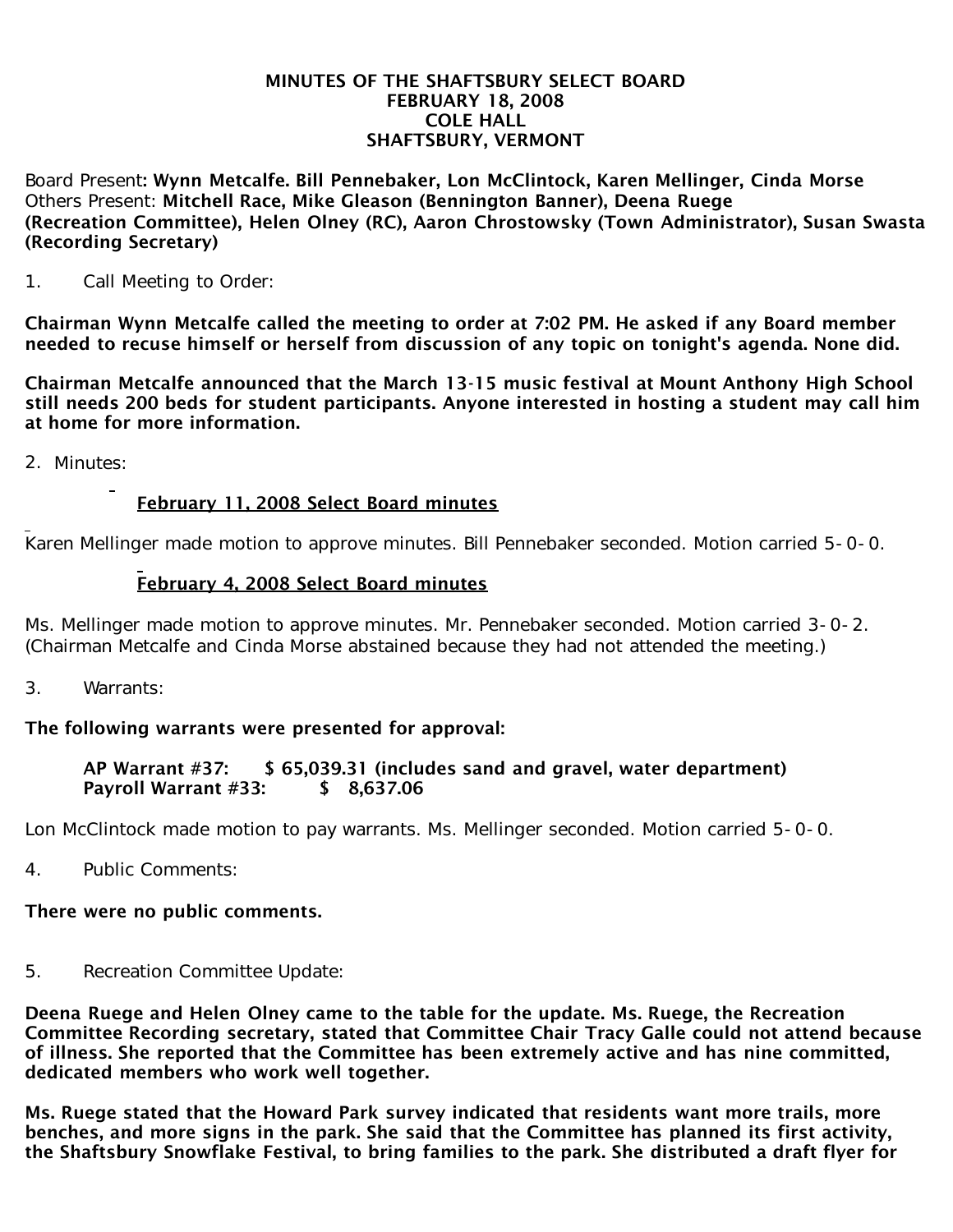the event. It will be March 9 from 2 to 6 PM. A minimal fee will be charged, and proceeds will go to revitalize the park.

Ms. Ruege noted that the Committee does not want to ask the community for funds directly if they don't need to. The event is intended to get people out to see the park and it's potential.

Helen Olney stated that there will be more upcoming events for families. The Committee hopes people will begin to use the park for activities beyond team sports. They have lots of low-budget ideas that will charge minimal fees. She said the Committee is investigating sources for benches.

Chairman Metcalfe said it would be great if someone could talk about the upcoming event at Town Meeting. He noted that Dailey's made cement benches for the Town at one point, and they might want to check with them.

Ms. Mellinger asked whether the Howard Park survey had been helpful, and whether it had given a sense that people use the park. Ms. Ruege replied that the survey had shown that lots of people walk there and would like distance markers. They would also like a health walk with exercise stations. There was also feedback from people who want to snowshoe and ski, and lots of interest in horseshoes. Ms. Mellinger suggested they contact Gale Green about horseshoes.

The Board thanked the Recreation Committee for their work.

6. Vermont Center for Rural Development Community Visit Program:

Aaron Chrostowsky stated that he had talked to the man who runs the VCRD community visit program, and that he had spoken highly of the program. Pownal just finished participating. Mr. Chrostowsky said this is a nonprofit, nonpartisan partnership of state, federal, and private resources to bring communities together around common goals. He thinks Shaftsbury has been divided on issues and would benefit from this, It could help create a game plan for the future. He would like to write a letter to let them know we're interested.

Ms. Mellinger asked if this is the same program they were interviewed for a few years ago, and Mr. Chrostowsky replied that it is. He said that at the time they had never formally sent a letter expressing interest. The Board agreed that he should write a letter to the VCRD.

7. Glebe Land:

Mr. Chrostowsky stated that this concerns conveyance of the Town interest in glebe land to (Gessner). Ed Colvin is the front person for Mr. Gessner, who wants to sell tracts to the Forest Service. Mr. McClintock asked how much he is selling the land for, noting that the Town should get its costs covered.

Mr. McClintock made motion to approve relinquishing of glebe rights to (Gessner) provided that he reimburses the Town for costs. Ms. Morse seconded. Motion carried 5-0-0.

The Board will not sign the quit claim deed until Mr. Chrostowsky follows through on this and reports back next week.

8. Town Meeting Preparation:

Board members went through the new draft of the Town Meeting presentation. Mr. Pennebaker stated that he would like to have three separate headings for the main sections. He also said that the General Overview should be specific about what year is being referred to.

Under Finance and Administration, Mr. McClintock stated that the amounts of year end surplus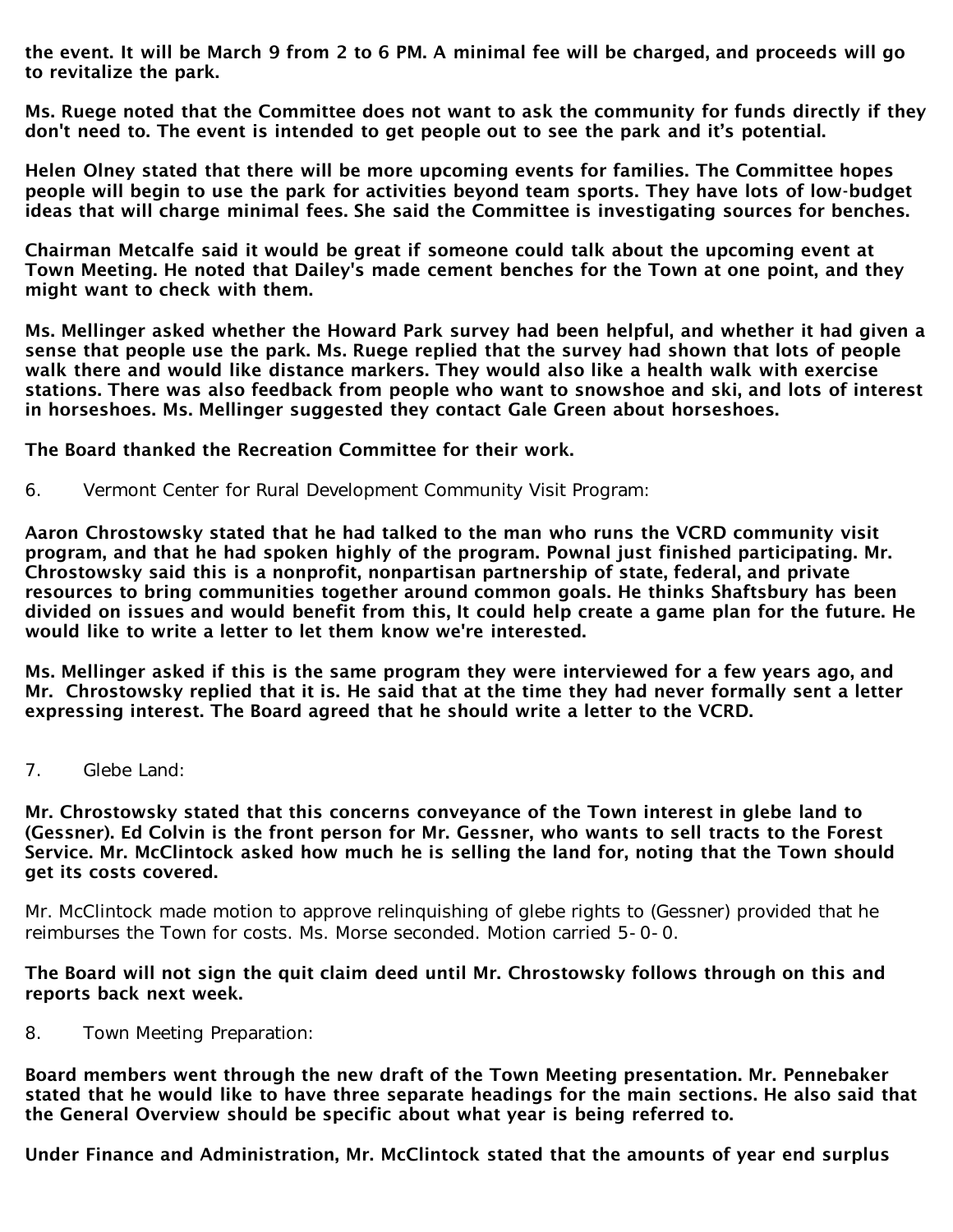and VLCT Leader program rebate should be given. Ms. Morse said that savings strategies from last year should be specified. Ms. Mellinger said that Town-wide Reappraisal in 2008/2009 should be deleted.

Under Grants, it was noted that grants for the gravel pit study and for paving should be added. Under Community and Economic Development Ms. Morse asked that more specific information be included on the hiking trail. Chairman Metcalfe asked that the amount raised for Cleveland Park be added to the street dance. Mr. McClintock stated that the completed sewer project survey should be included.

Under Solid Waste some changes in wording and the inclusion of numbers of hazardous waste days was suggested. Mr. Pennebaker asked that Shelly Boardman be given credit for the "Shaftsbury Free Library," and Board members asked that the swap shed reference be deleted.

Under Highways, Mr. McClintock suggested that Road Priority List be changed to Road Improvement Plan, and that the Murphy Hill Road work not be described as completed. Under Park and Cemetery, Board members asked that the Howard Park Eagle Scout projects include the names of the scouts and describe the work done.

Under Ancient Roads Committee, Mr. McClintock stated that he has language for this section that he will email to Mr. Chrostowsky. There was an extended discussion of the section on Long Range Plans, and Board members agreed that there is too much detail. They want residents to see the big picture without being confused by too many numbers and details. Chairman Metcalfe, Mr. Chrostowsky, and Ms. Morse will work on the Long Range Plan section for next week. Rock Kobik and Peter Olney from the Facilities Committee have agreed to speak at Town Meeting about Cole Hall and other facilities.

Under Goals for 2008-2009. Mr. McClintock asked that capital improvement planning be placed first on the list. In the Budget section, Mr. McClintock noted that something on Veterans Tax Exemption was to have been included. Mr. Chrostowsky will prepare a slide to go under ballot articles.

9. Other Business:

Mr. McClintock asked if Board members are interested in distributing a questionnaire to residents at Town Meeting. He passed out a draft for a questionnaire, saying that this is just to give them a sense of what it would be like. He will put in more work on it if they are interested. Board members thought it was a good idea, so Mr. McClintock will email them a new draft for discussion next week.

Ms. Mellinger asked for comment on her letter to the editor on the Veteran's Tax Exemption. Board members suggested that the first paragraph be omitted and that the sentence on taxpayer costs be changed. She agreed to make the changes.

Ms. Mellinger stated that she, Mr. Pennebaker, and Mr. McClintock had visited the water facility on Buck Hill Road, and that it is very impressive. She noted that it receives accolades as one of the best operated systems in the state and that the two employees were named water operators of the year.

10. Executive Session:

Ms. Morse made motion to go into Executive Session (contract). Mr. Pennebaker seconded. Motion carried 5-0-0.

Board went into executive Session at 8:40 PM.